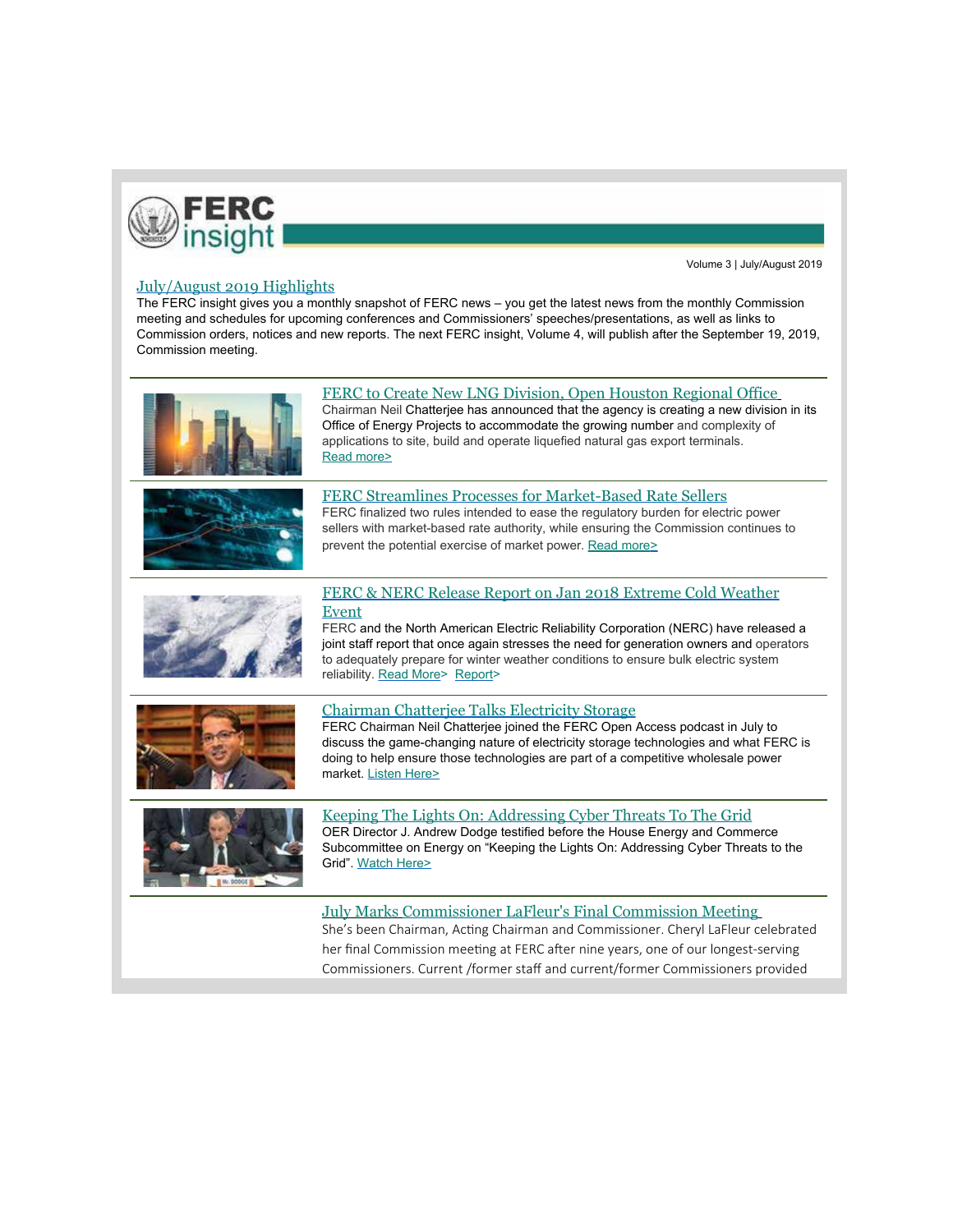

heartfelt messages and stories of the unwavering guidance and dedication Commissioner LaFleur has provided to the agency. We wish her the best in her future endeavors, and will miss her New England pride! [Chairman Neil Chatterjee Statement](https://www.ferc.gov/media/statements-speeches/chatterjee/2019/06-20-19-chatterjee.asp#.XRDKfoJKhhE)> [Lafleur Announcement Tweet](https://twitter.com/CLaFleurFERC/status/1141783991982395393)>

- A Look Ahead § **July 30, 2019**  Dentons Global Energy Horizons Summit, Washington DC, Commissioner LaFleur will be speaking ([Event Details](https://www.dentons.com/en/whats-different-about-dentons/connecting-you-to-talented-lawyers-around-the-globe/events/2019/july/30/global-energy-horizons-summit))
	- § **August 6, 2019**  FERC Environmental Review and Compliance for Natural Gas Facilities Seminar, Providence, RI [\(Event Details](http://www.ferc.gov/EventCalendar/EventDetails.aspx?ID=13332&CalType=%20&CalendarID=116&Date=08/06/2019&View=Listview))
	- § **August 14-15, 2019**  FERC Staff lead Emergency Action Plan Exercise (EAP) Design Course in Colorado Springs, CO [\(Event](http://www.ferc.gov/EventCalendar/EventDetails.aspx?ID=13433&CalType=%20&CalendarID=116&Date=08/14/2019&View=Listview) [Details](http://www.ferc.gov/EventCalendar/EventDetails.aspx?ID=13433&CalType=%20&CalendarID=116&Date=08/14/2019&View=Listview))
	- § **September 10-11, 2019**  FERC To Convene a Technical Conference on Managing Transmission Line Ratings, Washington DC [\(Event](https://www.ferc.gov/EventCalendar/EventDetails.aspx?ID=13476&CalType=%20&CalendarID=116&Date=09/10/2019&View=Listview) [Details](https://www.ferc.gov/EventCalendar/EventDetails.aspx?ID=13476&CalType=%20&CalendarID=116&Date=09/10/2019&View=Listview))
	- § **September 11, 2019**  National Coal Council Keynote Dinner, Washington DC, Chairman Neil Chatterjee will be speaking ([Event](https://www.nationalcoalcouncil.org/page-NCC-Events.html) [Details](https://www.nationalcoalcouncil.org/page-NCC-Events.html))
	- § **September 12, 2019**  NYT DealBook DC Strategy Forum, Washington DC, Chairman Neil Chatterjee will be speaking
	- § **September 16-17, 2019**  GasTech 2019, Houston, TX, Chairman Neil Chatterjee and Commissioner Bernard McNamee will be speaking [\(Event Details](https://www.gastechevent.com/exhibition/visit-the-exhibition/?utm_source=google&utm_medium=cpc&utm_campaign=tagdigital&utm_term=gastech%202019&utm_campaign=S+%7C+B+%7C+Gastech+2019+Houston+%7C+Visitors&utm_source=adwords&utm_medium=ppc&hsa_tgt=kwd-566439815904&hsa_grp=73523239089&hsa_src=g&hsa_net=adwords&hsa_mt=e&hsa_ver=3&hsa_ad=351405770343&hsa_acc=4100170472&hsa_kw=gastech%202019&hsa_cam=1953860283&gclid=CjwKCAjwg-DpBRBbEiwAEV1_-Fnvtto0HLsb-hv8uan2bsUmaWYD-A4nhXeMD8QFuczgELcR99ZimBoClukQAvD_BwE))
	- § **September 17, 2019**  PJM Footprint Roundtable, Washington DC, Commissioner Bernard McNamee will be speaking ([Event Details](http://pjm.raabassociates.org/main/roundtable.asp)).
	- § **September 17, 2019**  IPPNY 34th Annual Fall Conference, Gideon Putnam Saratoga Springs, NY, Commissioner Richard Glick will be speaking ([Event Details\)](http://www.ippny.org/page/fall-conference-2019-202.html)
	- § **September 19, 2019**  Commission Meeting [\(Free Webcast](http://ferc.capitolconnection.org/))
	- § **September 23-25, 2019**  Southern States Energy Board 59th Annual Meeting, Louisville, KY, Chairman Neil Chatterjee will be speaking [\(Event Details](https://www.sseb.org/am59/))



FERC Staff Issues Energy Infrastructure Update for May 2019 This is a monthly review of infrastructure projects under FERC jurisdictional energy infrastructure. [Reports are primarily of an investigative and informational natu](https://www.ferc.gov/legal/staff-reports/2019/may-energy-infrastructure.pdf)re. Report PDF | [FERC Staff Reports](https://www.ferc.gov/legal/staff-reports.asp)

Decisions & Notices [Delegated Orders](https://www.ferc.gov/docs-filing/dec-not.asp) & Notices | [Notational Orders](https://www.ferc.gov/EventCalendar/EventsList.aspx?View=listview&CalendarID=101&IsSearch=false&Date=05/10/2019)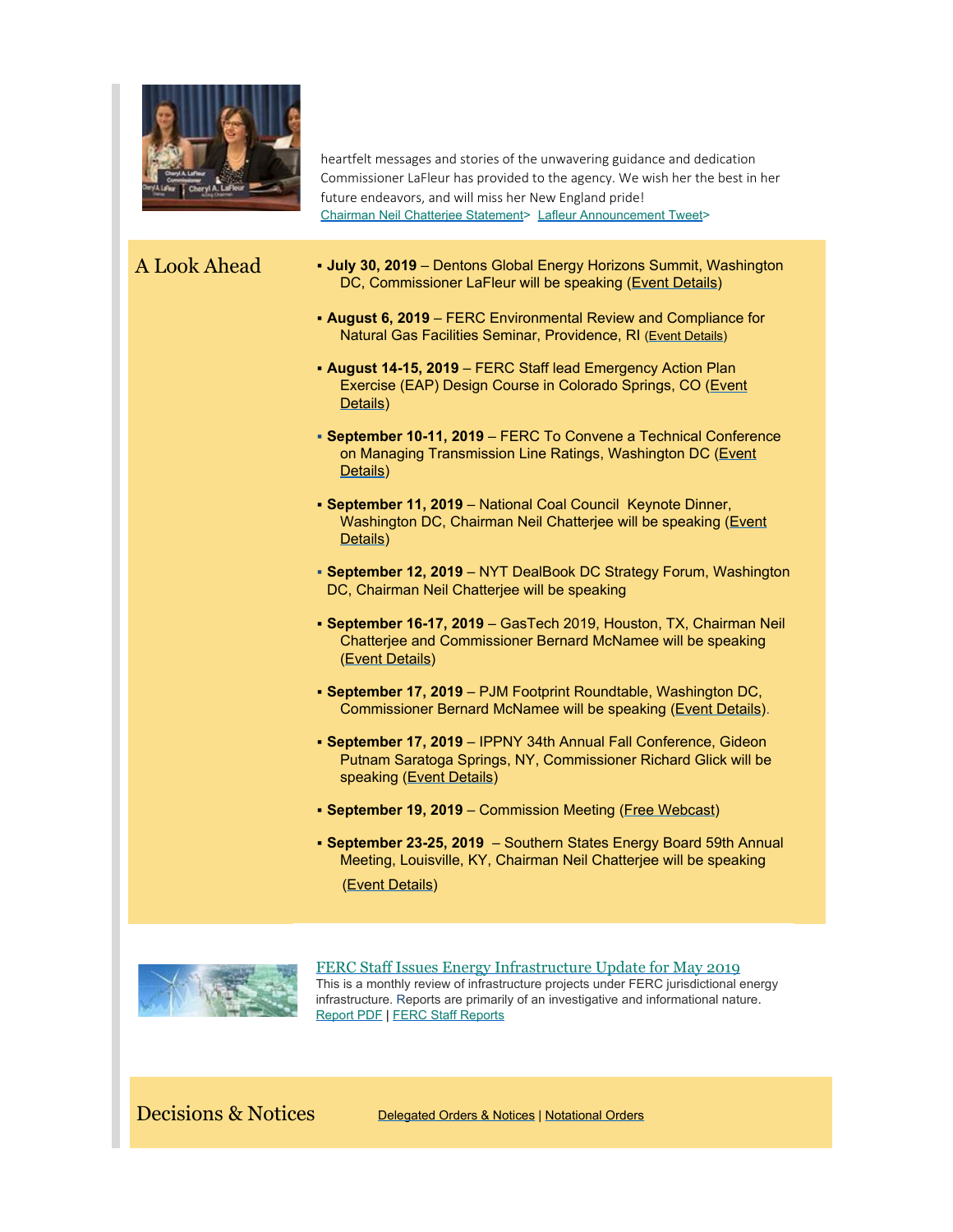

Chairman and Commissioners at the July 2019 meeting.

## **Highlights & Happenings**

FERC @FERC - Jul 10 Tune In: @FERChatterjee Talks Electricity Storage in latest #FERC Podcast bit.ly/30r45AW #energy #storage #reliability

# Open Access: Chairman Chatterjee Talks Electricit...

FERC Chairman Neil Chatterjee discusses the game-<br>changing nature of electricity storage technologies and what FERC is doing to help ensure those technologies... youtube.com

 $t34$  $\circ$  1 市

### FERC @FERC - Jul 12

 $\circ$ 

Happening now: @EnergyCommerce is holding a hearing on "Energy on Keeping The Lights On: Addressing Cyber Threats To The Grid." Watch a livestream @



Hearing on "Keeping The Lights On: Addressing C... The Subcommittee on Energy of the Committee on<br>Energy and Commerce will hold a hearing on Friday, July 12, 2019, at 9:30 a.m. in the John D. Dingell Room, 212. energycommerce.house.gov

 $\circ$  $t1 s$ 

Neil Chatterjee O @FERChatterjee - Jul 16 Proud @FERC has completed review of 5th #LNG project this year - American Penergy for the world!

dı.

 $\circ$  3

 $Q<sub>2</sub>$  $t1.4$  $\heartsuit$ 21  $\qquad \qquad \boxtimes$ 



She's been Chairman. Acting Chairman & Commissioner. @CLaFleurFERC celebrated her final commission meeting at FERC after 9 years, one of our longest-serving Commissioners. We wish her the best in her #future #endeavors and will miss her \*NewEngland pride!



Neil Chatterjee, Cheryl LaFleur, Rich Glick and Bernard McNamee  $\circ$  $O$  29  $t13$  $\mathbf{d}$ 



If you wish to unsubscribe from this list please send an email to insight.unsubscribe@ferc.gov with your email address

### 11 You Retweeted

Neil Chatterjee O @FERChatterjee . Jul 17 It was a pleasure hosting EU Ambassador @SJLambrinidis today at @FERC to discuss our continued US-EU collaboration on #LNG and wholesale power #markets. Thank you Ambassador Lambrinidis for your continued partnership on important #energy issues.



 $Q_1$  $t3$  $O$  13